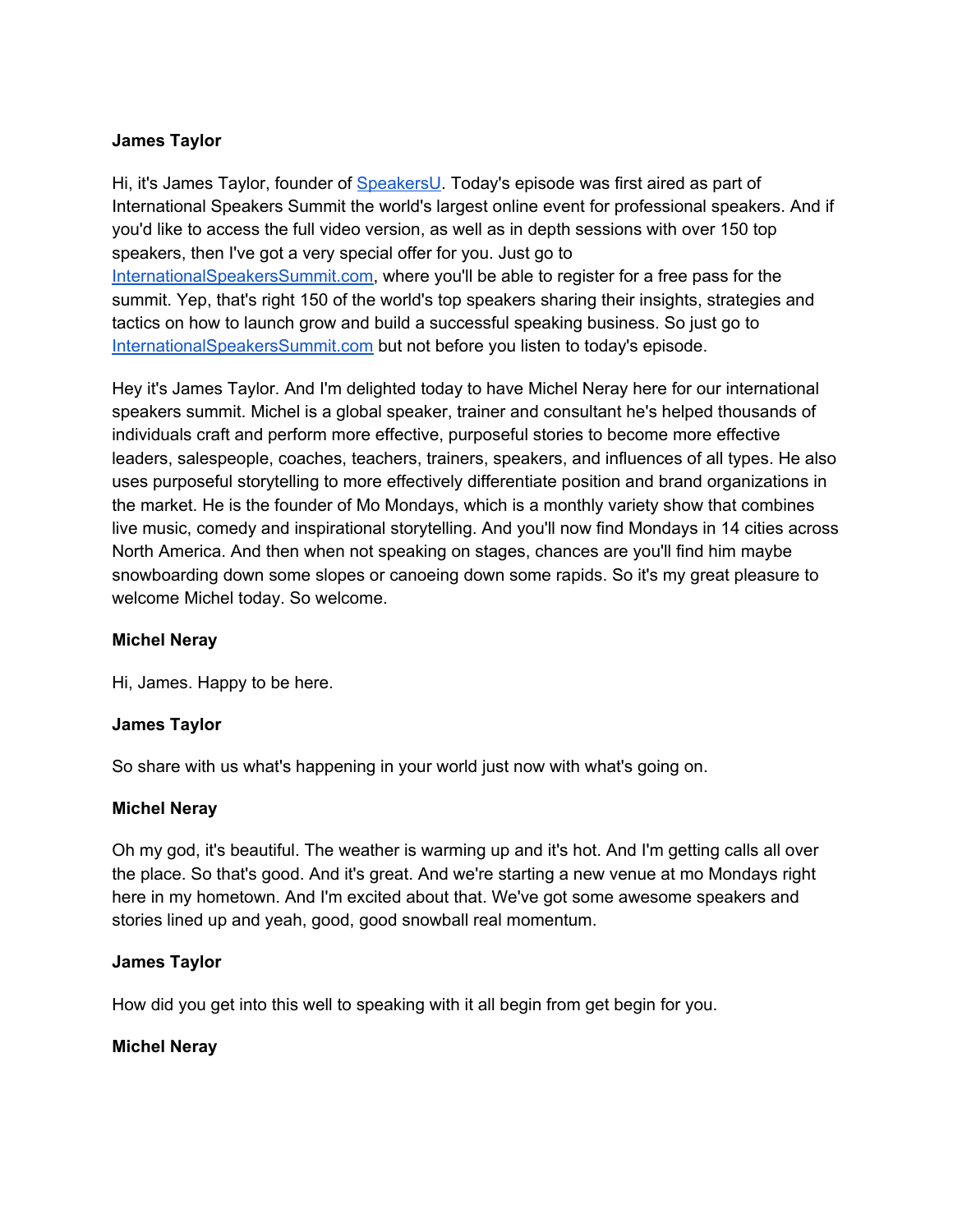Oh, gee, okay, well, that's taken me back a long, long way. So let's just say that I used to have an ad agency, my agency and me particularly, we had a lot of high tech clients. This is we're going back a long time back in the 90s. Early 90s, I'm I founded and launched a website that was the world's first first of its kind, kind of like Google, but but focused on creative professionals, people in the advertising world. And as part of that, I got asked to speak at a lot of conferences, international conferences. In fact, I became kind of like the evangelist for the company. And I would go touring, graphic design and art schools around North America. And I would talk to associations and this is just all part of because you know, people we go we're going back a long ways here. I remember being in boardrooms convincing members of the board, that the internet and the web was not a flash in the pan. This was here to say so, okay, we're going back a long time. But anyway, as part of this, I get feedback, say, you know, Michelle, your your talks, your keynotes, your presentations, they're very, they're very motivational. And, and I was insulted. What, me a motivational speaker, no, I have serious content. But I kept on getting this feedback to the point where I started looking at it and and saying, well, maybe there is something to what I do and how I do that is different than your average, you know, technology presenter or your marketing presenter. Because basically, I was teaching people how to use the internet, how to harness it for real customer service and marketing and all kinds of things rather than just do a brochure where we're going back a long time.

### **James Taylor**

Anyway, do you remember what that first experience was? where you were, obviously, that in the early days, you were kind of speaking as a ways of evangelizing about your company and and what was happening with you know, the technology but you remember that time when you you got that first like speaking game, they were booking you and it was your It was your fee? They were they were they were giving you a fee for this? Can you remember what that that time was and what that felt like?

### **Michel Neray**

Oh, my God, well, um, you know that that happened gradually. I don't remember. But I do remember a time when I was presenting for the company, as the company evangelist, so they weren't they were paying the company that we're trading certain we're doing services for them. And I was on stage And I realize and oh my god, and it was a mistake. It was it was my calendar popped up. I don't use PowerPoint anymore. But it was back in the days when I was using PowerPoint, my computer and my my calendar pop up said, you know, remember to take my son to karate you know that. And of course, the whole audience saw this. And it was a big laugh, but I rolled with it. And I and I had them as totally engaging. And that was the, that was the moment, I realized, you know what, I know what I'm doing. I'm good at this. They like me, they like my content. I'm entertaining them, at the same time that I'm giving them stuff that they could really take back to their homes and their studios and their offices and use it. And I just, I just felt Okay, I got this. That was a that was a good feeling.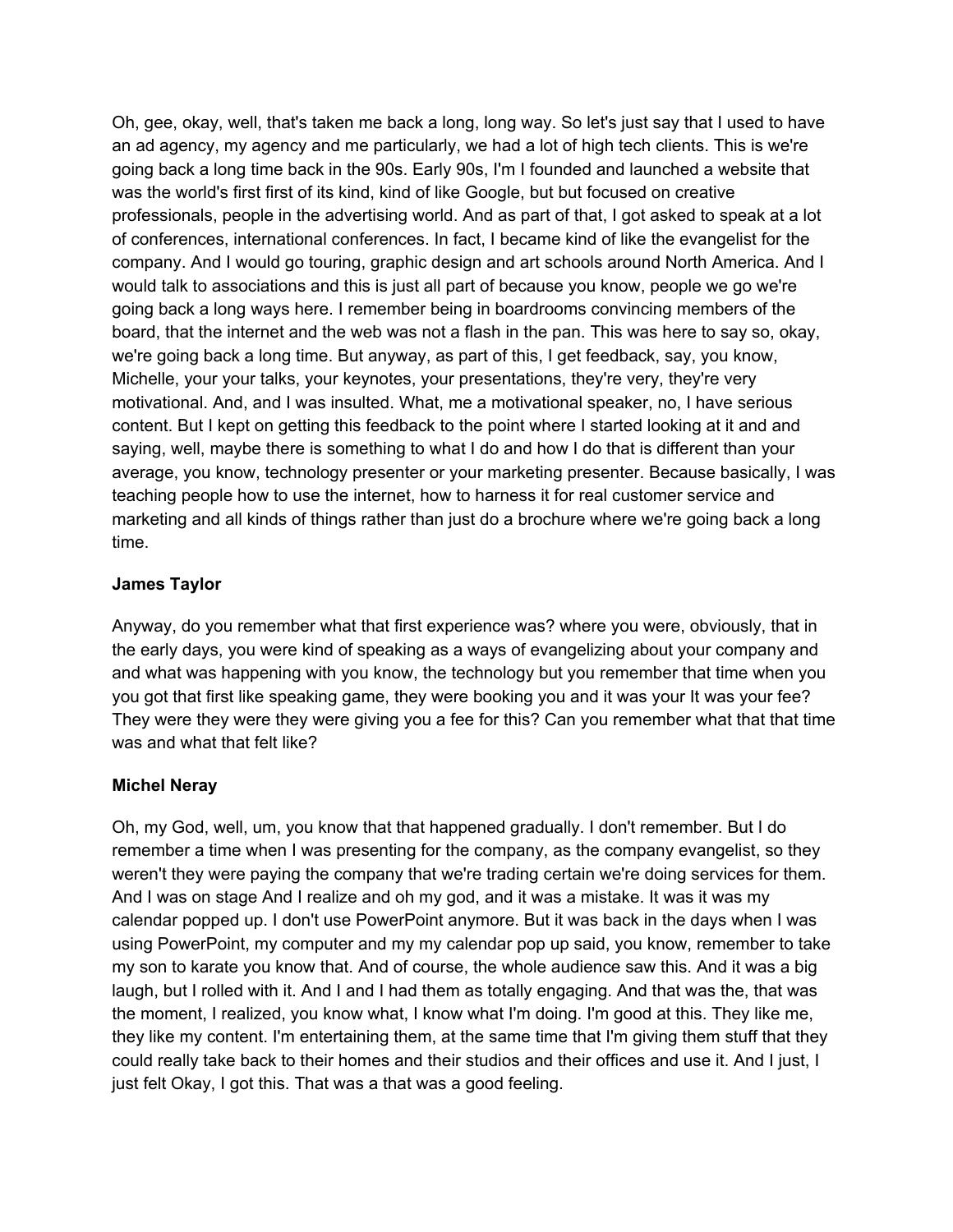So you'll know and now really as as the kind of the storytelling guy that's gonna purposeful storytelling. You speak about this? Obviously train, you can consult on this as well. When it comes to two speakers specifically, how can storytelling really come? How can storytelling really work not just for them necessarily being on stage or time in terms of how they think about their brand overall.

## **Michel Neray**

So that's a key thing. So don't forget, when I started, before, I really focused on storytelling. I was known as the you know, Chief differentiation officer, my focus, even in my advertising days, my focus was how do I help my clients stand out be different differentiate themselves in the market. And what I found was that if you dig deep enough, even for larger companies, but if you dig deep enough, at the end, you always find a story, or four or five. And so over time, I started shifting my own focus from the differentiation kind of doorway to get in to the storytelling doorway to get in in the door. What What happened, what interests people, but what really, what really cemented that for me show it showed me personally how important that was, was this time, I was hired by a national real estate company in the US to present at their national conference in New Orleans. And, and I was doing my talk and and and the reason why they hired me was because my focus was differentiation. Who needs it more than real estate agents who on the surface, do and say what they do the same as everybody else. So they were looking to give their real estate agents, some help in differentiating themselves. And by the way, the same holds true for lawyers, accountants, consultants, coaches and speakers for that matter. The list goes on and on. We all a lot of us. Pretty much all of us. on the site, if we just show our business card and and the title of what we do. It's basically the same as everybody else in our field. So that's what I was being hired to do. Now, I showed them strategies on differentiation. I showed them what the large brands do. We show them some old TV commercials, we had a big laugh, I asked them what the key message was of those commercials. But my premise was, so my ulterior motive was. And this is kind of like the repeatable phrase that I use what makes you different as a person, what is what makes you different and better in your business, your career, your life? You're not other words, again, it comes back to at the heart. There's that personal story. That is the reason why in the how you do what you do that sets you apart in the market. And as part of that story, I shared a story about my mother, my mother went through the Holocaust. She spent the year in Auschwitz, I shared some of the stories that she shared with me and how that affected me as a child growing up. So basically, I grew up. You know, in Montreal, I was a little French Jewish kid. My mother was French. I was a little French Jewish kid in an English Protestant school in a French Catholic province. Basically, that's who I was. And it didn't matter what group of kids I hung out with. I was always the odd kid out even amongst my Jewish friends. It said what? Because my father is Persian. She goes like, like you You know, it didn't matter which group of kids I hung out with, like, what, where you come from. But I shared so I shared that I shared how the experience of my mother influenced me and my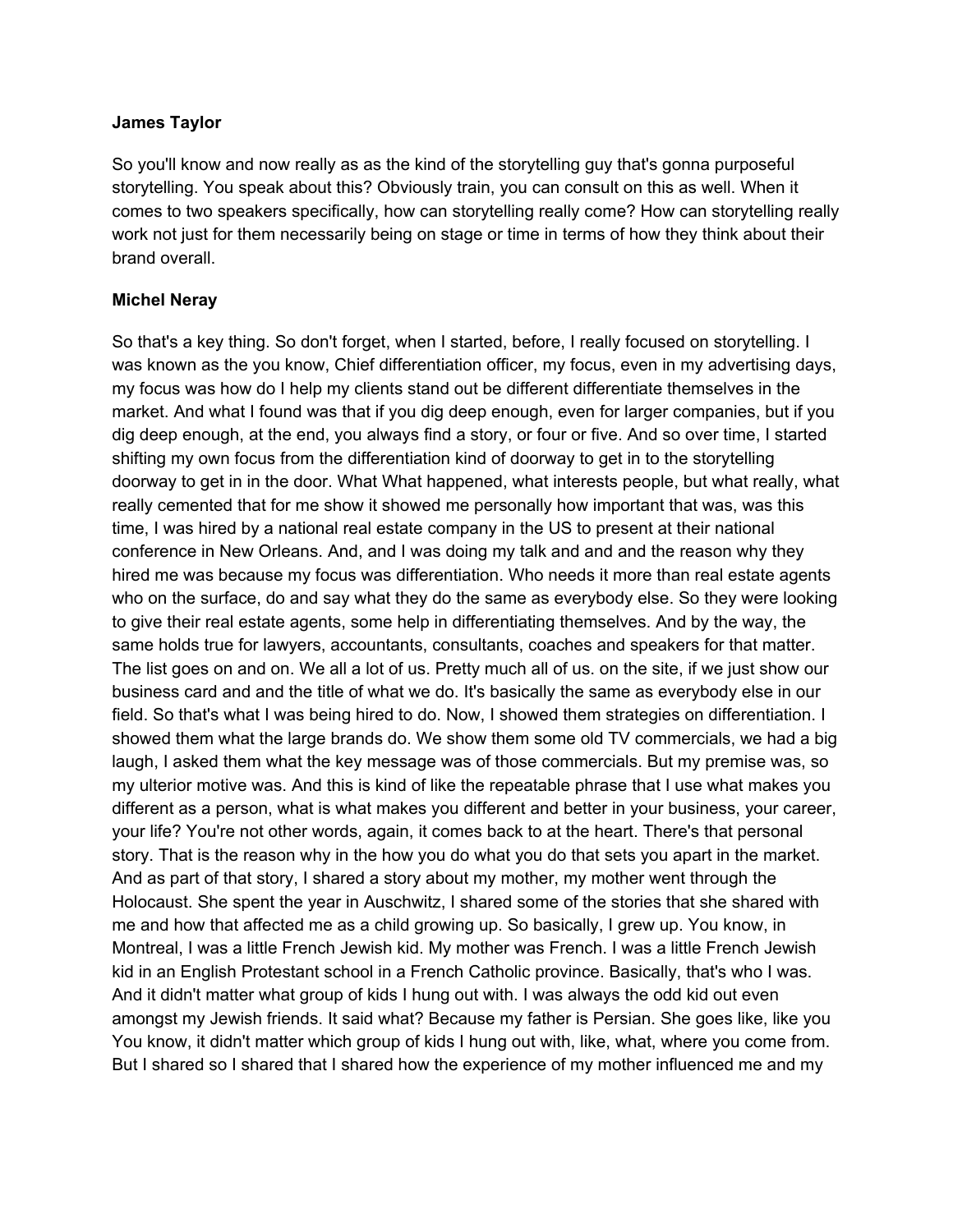father influenced me as a child and how, and how I, kind of in hindsight, I connected the dots to my expertise in differentiation.

## **James Taylor**

So I'm guessing when giving that story was a beacon personal story to your family, a big conference, a big national conference, a lot of speakers will be very, you know, worried about doing that. Well, that's, that's too personal as to, you know, to me, you know, how does that relate? So, what do you say to those people that can say to you Well, you know, have that criticisms, it? Well, why did you share that story? Is that not too personal or something you want to keep tucked away? Rather than like telling people?

# **Michel Neray**

Well, absolutely, and I, and I felt the same way. I it took me, it took me a year, many years, 10 years of 10 years of being a professional speaker, before I myself had the courage to share that story. And I started sharing it, because, I mean, we're, we're, we're, I started sharing that story, because I was invited to speak at a conference for immigrants. And, and on personal branding again. And, you know, about a week before the conference, I turned to my wife, I said, You know, I, I, I don't know what I'm, I don't know, if I, I don't understand really what their problems are, I don't know, I, you know, like, does the personal branding stuff, the the basic, or the stat, the corporate strategies that I have to offer? Do I understand what they really need? You know, here I am, I'm white, I speak English. I have the full weight of white privilege on my shoulders, you know, like, do and she said, Michelle, share the story of your parents coming to this country. And I did and it and oh, my God, the room change because they can see that, you know, at the core. We're all human. Yeah, but let me let me go back to the New Orleans story. Because here's where it gets interesting. I shared that story. And yeah, everybody was moved, it had exactly the impact and the effect that I wanted it to. But it wasn't until a year later that I realized to how big an impact it was. So a year later, I was invited to speak at a workshop this time, not a keynote, a workshop for speakers on differentiation and branding. And we're just about to start the workshop. And the doors burst open, like probably the last person to get into the workshop. And he runs up to me as I'm preparing all my stuff. And he said, Michel, remember me? And I said, help me. And he said, I was in the audience last year in New Orleans. And you shared the story about your mother. And I thought, Oh, yeah. And it hit me is that he didn't say, I remember the corporate strategies you presented. He didn't say, I applied what you taught us. And my business went up by 550%. He said, I remember the story you shared about your mother. Wow. Wow. Oh, you asked about differentiation and memorability. That's what people remember. Now, since then, that's all been kind of supported and proven by neuroscience, which is still a new field, you know, in the last 15 years. But oh my god, you need any more proof than that?

# **James Taylor**

Yeah, I can think now, as you're saying this, I can think about some of my favorite speakers I've seen on stage isn't someone that often isn't, it's going to be an unusual choice for a great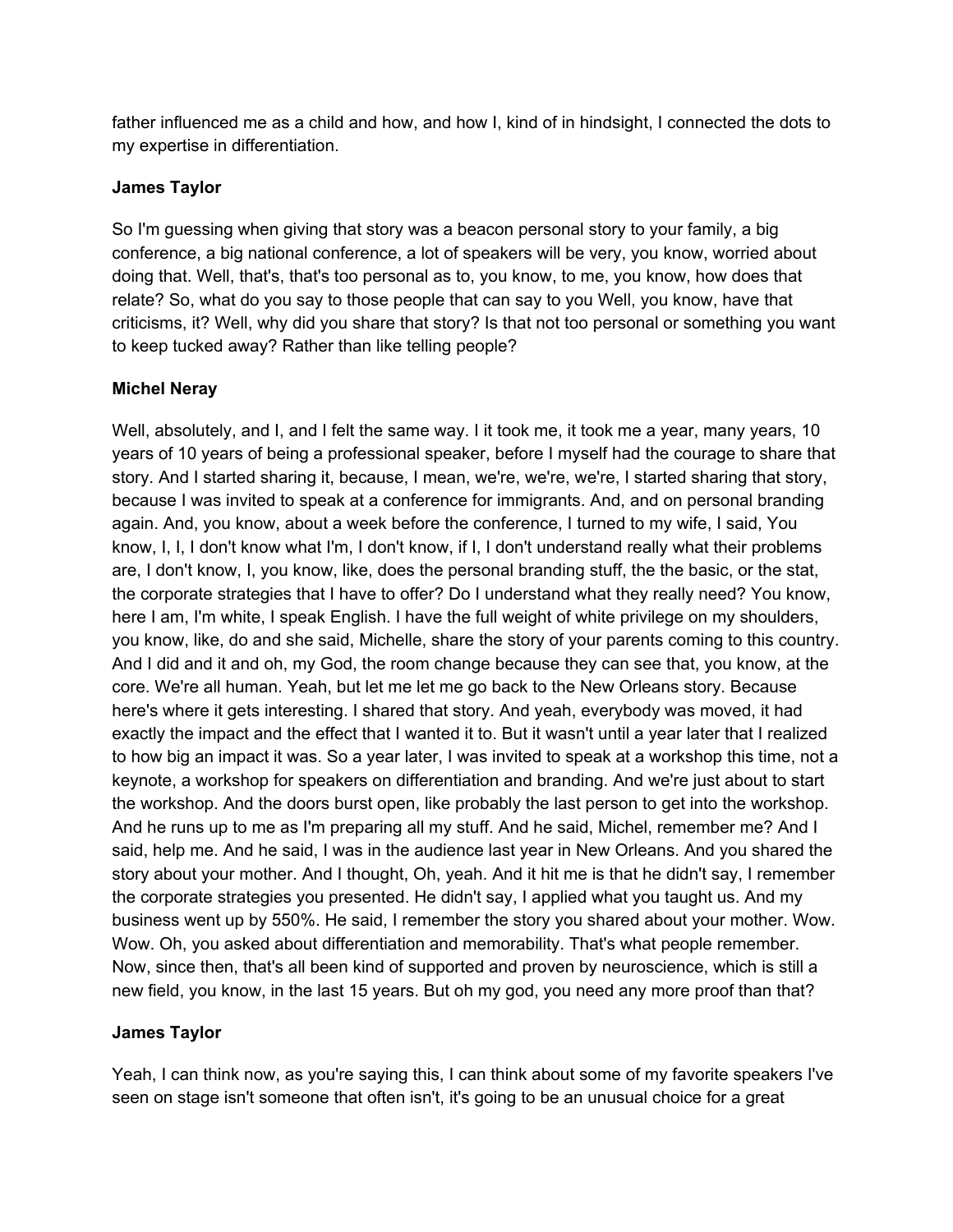speaker, I actually think he had a real power to him was a guy called Edward de Bono. And Edward de Bono would set up there, you know, he had this kind of Oxford dawn kind of profess Oriole type of vibe by him. And he was set up there with I think, was acetates. And he would draw these things and his speech was very slow and but as far away as you get from the Aurora motivational site, but as I think about that now, and that had an impact upon me as I think about that. Now, what do I remember? I remember a couple of stories that he said in there. I don't I don't really remember that. You know, the frameworks. I don't remember many of those other things. But those stories then that inhabit you know, that that were kind of the thing and I suppose this goes all the great reasons Understand this as well, this this idea that you're assigned to just prove out something that all the great religions have kind of figured out parables or stories. That's what gets, especially in an oral tradition as we'll get past time and time again. So I'm interested when you kind of gave that. And I think this is, I think this will resonate with a lot of our folks that are on the summit just now. We I think we probably all have that story, that one story, at least one story, probably a lot more. So. But that one story, where you think, should I tell it? You know, should I should I use this? Because it's kind of personal. But at the same time, there's that there's a big teachable thing in that and it relates the thing I do, what would you say? Is there anywhere? Is there any point you would say? Actually, no, you really want to tell that, that that that kind of personal story, you know, or if you just say, Well, you know, the context when you shoot ocean?

### **Michel Neray**

So the answer is yes. But not Yes, there are times when you shouldn't Sure, and but it may not be what you're thinking of. Because I do this all the time. Now, I have a really keen sense on when someone is ready to tell their story. So have they fully processed it? Have you fully processed your story? Have you come out the other end? and derive the lesson, the insight, the purpose of it? Can you tie it back to your content? Does it make sense within the context of your of your talk, and what I find is that when you can do all of those things that you can actually use your story in a multiple of different ways to make it make sense for the audience for your topic. And for your purpose, what you were hired to do. You know, I'll give you two very quick stories now. And I'd love to tell you a little bit about the neuroscience behind those because I've been studying this now, for for five, six years. It's incredible. But I'll tell you, so I shared that story about my growing up, and what impact it had on me. And link, you know, connecting the dots as an adult to what I what I learned as a child what how my worldview got framed, to what I do today, what I do especially Well, today, you know, what, perhaps, is my my differentiation as a speaker. And I share that, how I connected those dots, I share that in rooms full of CEOs, I share that in all kinds of rooms, I share that. I've shared that in workshops with event planners, and the penny drops for them at some point, the penny drops for them about why I do my job, my role, whatever it is the way I do it. They all walk out of the room with a with a with a sense of why I do how I do what I do. I know that sounds like a mouthful, but it's why I do how I do what I do. You know why I do my CEO role the way I do it, that sets me apart from other CEOs. And it helps me be a better leader about what's important. What I'm looking for from the people who who report to me while I work with my team members doesn't matter whether it's rooms will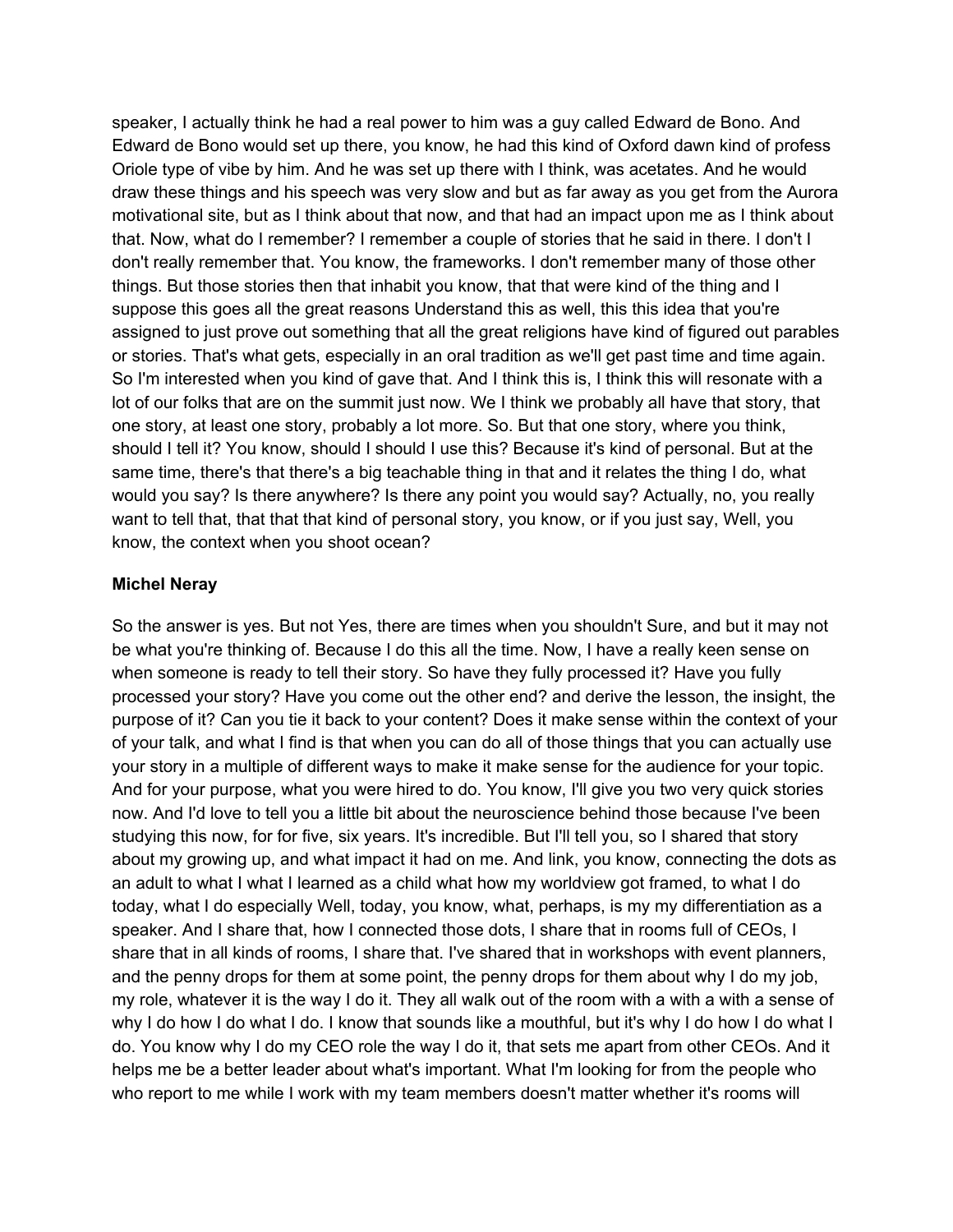CEOs or event planners doesn't matter. It's It's It's how it's I get to know my strengths better in a palpable way that I could then lead my team better.

## **James Taylor**

So that you mentioned the neuroscience part, you're in that you're in that room, you tell that story in New Orleans, that ripples on the other person that has impact upon them that ripples on to other other people as well. What's going on in that very first instant in terms of that in terms of the brain, you mentioned that can the neuroscience, you know, often speakers, we can get up on stage, we do our thing, hopefully it transforms people in the room, you make it you make an impact in that way as well. But some of its and I this is similar to hear music as well, a lot of music as I work with, they kind of don't want to know exactly how that stuff works. They just know it has an impact. Whereas other speakers, and musicians really want to know. And it's great book, how the I think it's the brain on music or how it works with David Byrne. We just said okay, this is actually what's going on the brain when music happens when you experience music. So what's going on in the brain of that audience member when you're you're telling that story? Why Why does it reverberate in that way.

## **Michel Neray**

So to understand that we have to go back to a few theories about evolution of human beings. So there are some neuroscientists and sociologists, and anthropologists who believe many who believe now, kind of like commonly accepted now, that storytelling is, is one of the key things that allowed us to get to the top of the food chain. Because all of a sudden, we did not have to have a direct experience of being confronted with a tiger or a lion, or whatever it is, we didn't have to have a direct experience of a cause and, and result for survival in order to learn that lesson. So somehow, our physiology kind of evolved to favor those lessons. So I could learn about what to do or not to do, because ultimately we go we go, we even we go to see movies, we read books, to learn how the the main character transformed, so that we can gain from it even if it's a real, unconscious thing that we do. It's a subliminal thing we do. But we want to learn what they learned so that we can apply it to our lives. That's why we do these things. So we evolved that way. And our physiology has evolved that way to make us crave stories, we we need it literally we need it. The oxytocin, that hormone, you know, the love drug, the thing that that create that comes from empathy, and trust, and all of those good things, by the way, all of those good things that we'd like to have a, during a speech, and be during a sales presentation. Those things get fired when we hear a story, a character based story. So, oxytocin, especially and, you know, these, these are things that make us feel good, that make us naturally try the same, you know, the same things that happen when we met when we kiss or hug. Mm hmm.

### **James Taylor**

And as a speaker, because obviously, I know your you have your background, you also have this background and your Linguistic Programming as well. So you can you come at it from that perspective. In that position of you being up on that stage telling that story. I guess some people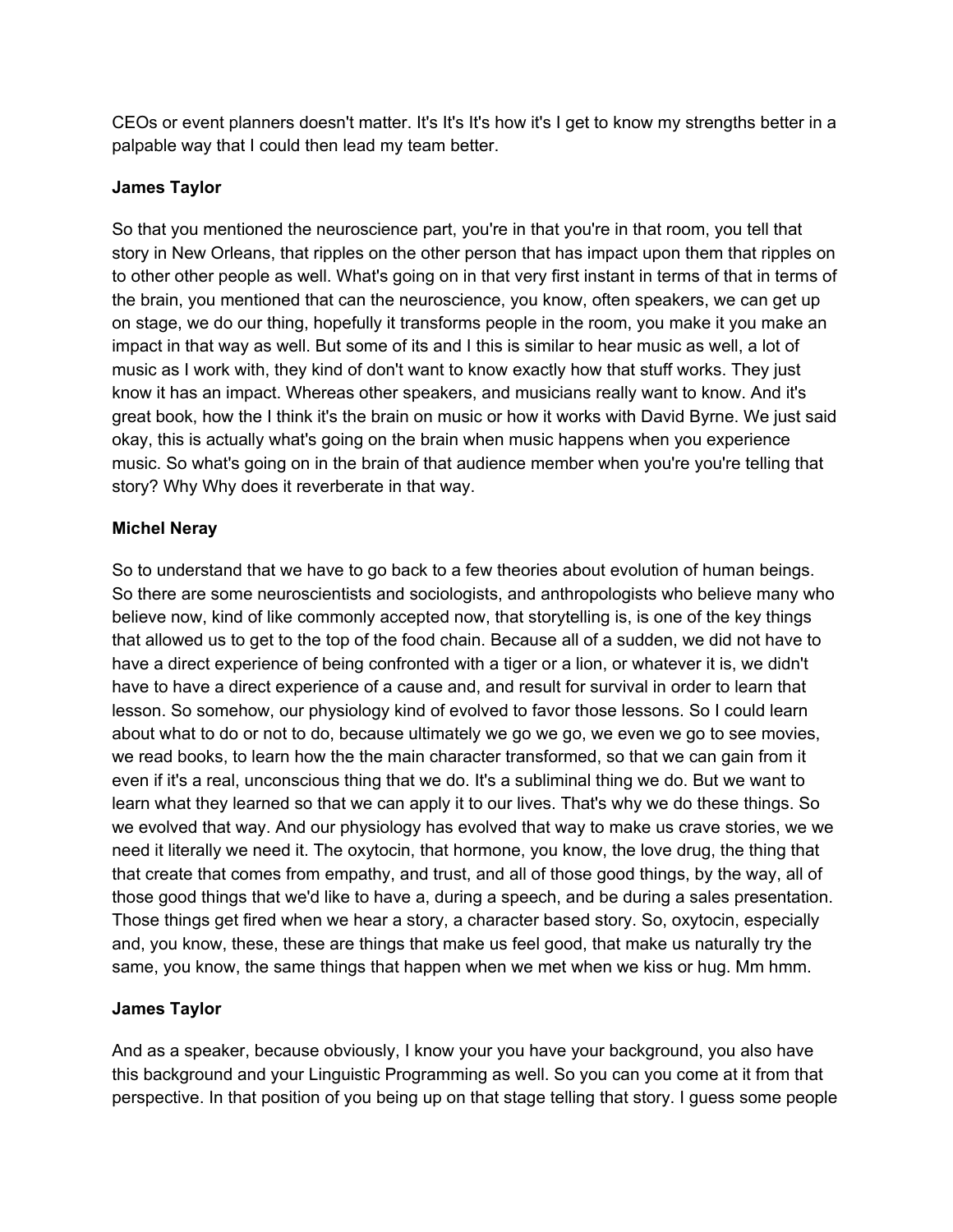would want to use that were with the as they take their story arc in their speech, as they're up at a certain point. You know, in NLP, I think it's called anchoring without, you know, look to anchor that sensation, anchor that feelings, and then you repeat it. So you kind of weaving in that the NLP training that you've had within your role as a speaker? Or do you see them as quite as quite separate things?

# **Michel Neray**

Oh, no, they're, they're everything. Oh, they go together so perfectly. Uh, let me say that, Oh, my God, this is one of the things that I teach in my workshops, we talk and if you list so, the thing to know about this, is that in every story, there are actually two storylines, at least, but two main storylines, and I call it the outside story, or the inside and the inside story. And you need to be aware of both of them. So the outside story, and every every story movie book, every story is the same. The outside story is the external circumstances of the story itself. So you know, what happens in the town who interacts with who, you know, where I buy my weapon of choice, and you know, who I plot with? And, and is it going to happen? And then my, you know, in the basement, and are the police aware of this or they fought you know, or whatever it is, okay. That's the external story, the outside story. And I didn't make that I thought I made this up. I thought, I thought, I thought oh, my God, this is brilliant. And I'm talking to some real I interviews a real script writers for for Hollywood. So yeah, we call that the inside story. Anyway, so the inside story is what happens to the character, the track the internal tense transformation of the character. And here we find all those common universal themes that we all relate to. So when I teach my groups, how to be different and universal at the same time, it's because of these two themes. These two external in or outside story and internal source. So the internal stories, what character flaw is keeping the back from What do I want to achieve? What are the skepticisms that I have? What are the fears that I have going forward, which, by the way, in a sales situation, are the same fears and skepticisms that have buyers or potential buyers, from getting over that hump? to actually buy, we need to know what those are, if we could share a story in which we ourselves experience those skepticisms fears, we have 80% of the audience saying, Oh, my God, that speaker understands that speaker is reading my mind. This is scary.

# **James Taylor**

And I mean, you I know you've spoken. I mean, you've spoken in Israel, and you've spoken in Iran, two places you think very different, you know, different kind of worldviews as well. So how does that relate when you're when you're thinking about the internal story and the external story? Well, there's two different audience isn't the same thing. But you're just ensuring that there's universalities, in both internal and external.

# **Michel Neray**

So I'll tell you, I have a belief, and the belief is that at our core, everyone around the world, we're human. I know that sounds remarkable, right? But we're human, we have the same fears and concerns as everybody else. So those universal themes are called universal themes for a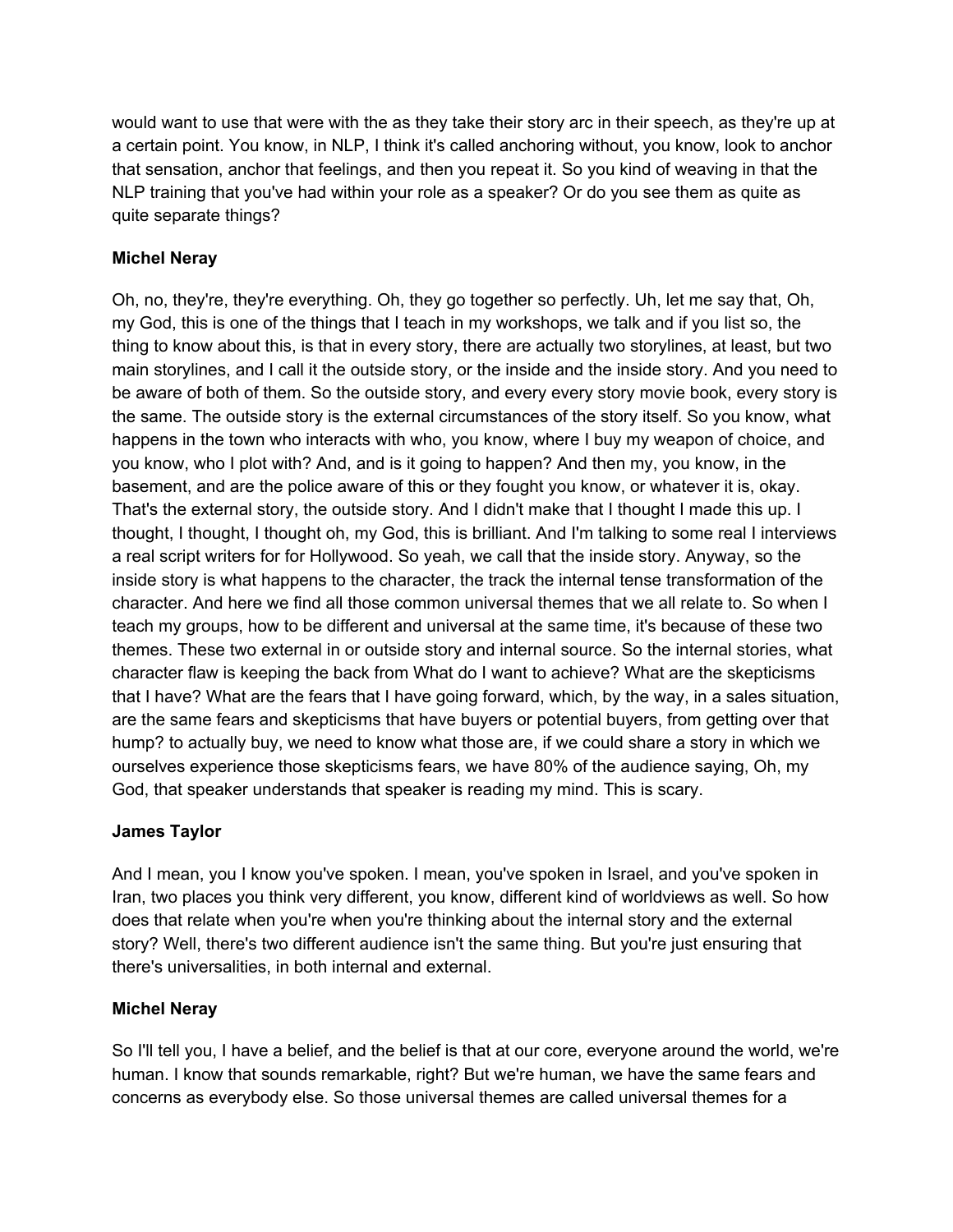reason. Now, there are cultural differences. There are ways we package it that we need to be sensitive to for sure. But at the core, they are we have the same fears, fears of acceptance, fears of insecurity, fears of Am I good enough, you're getting the imposter syndrome fears, you know, fears of I've seen, you know, in a sales situation before Yeah, yeah, yeah. People have told me all those things before I even people have asked me for money or whatever, or whatever currency that you want. You know, why is it different this time? Why should I do a leap of faith? Why should I believe this person? Not, you know,

## **James Taylor**

so these are, these are very, like, when I think here of, you know, great filmmakers. And as you're mentioning some of these things, I think, you know, you know, and I, I do this on my keynotes when I'm sitting if I'm working on new keynote, and I send craft out. And I think about very much like, you know, there's that I think, as I booked the seven key plots, or the seven great plots, or something like that,

## **Michel Neray**

and yes, that's a book that took 35 years for him to write really, I don't agree with everything that he says, but we'll get into

## **James Taylor**

which is a great I actually, I use the the, you know, the the, the journey, the hero's journey, baby, common one and last speaker is going to use that, you know, the approaching the cave, there's all those kind of things as well. And you see a lot of filmmakers I work every time I'm watching movie, I'm always kind of in my head thinking, wonder which one of those plots and you can you can see it happening Time, time and time again. So when you're kind of going into crafting, because we're moving now away from the, the neuroscience part and the and the psychological part of it to actually the craft, the craftsmanship, or being a great speaker? How much are you going to going in there kind of plotting out like it like you're like a filmmaker, a TV maker plus story, or using other types of tools and other ways to kind of plot things out?

### **Michel Neray**

So I'll tell you what I do and what I teach people in my workshops. I think it's very dangerous. To jump too quickly to plotting it out strategically. You really have to understand your own journey first. And a lot of speakers don't take enough time understanding that they want to you know that old adage, about it's not about you, it's about the audience. Well, that is the biggest piece of bad advice I've ever heard. I mean, we know of course, it's about the audience. But it's only about the audience, if it's about you first. And if you can understand what that universal theme is that you yourself experienced, I guarantee you, you, there's only a minimal amount of shaping that you have to do after that.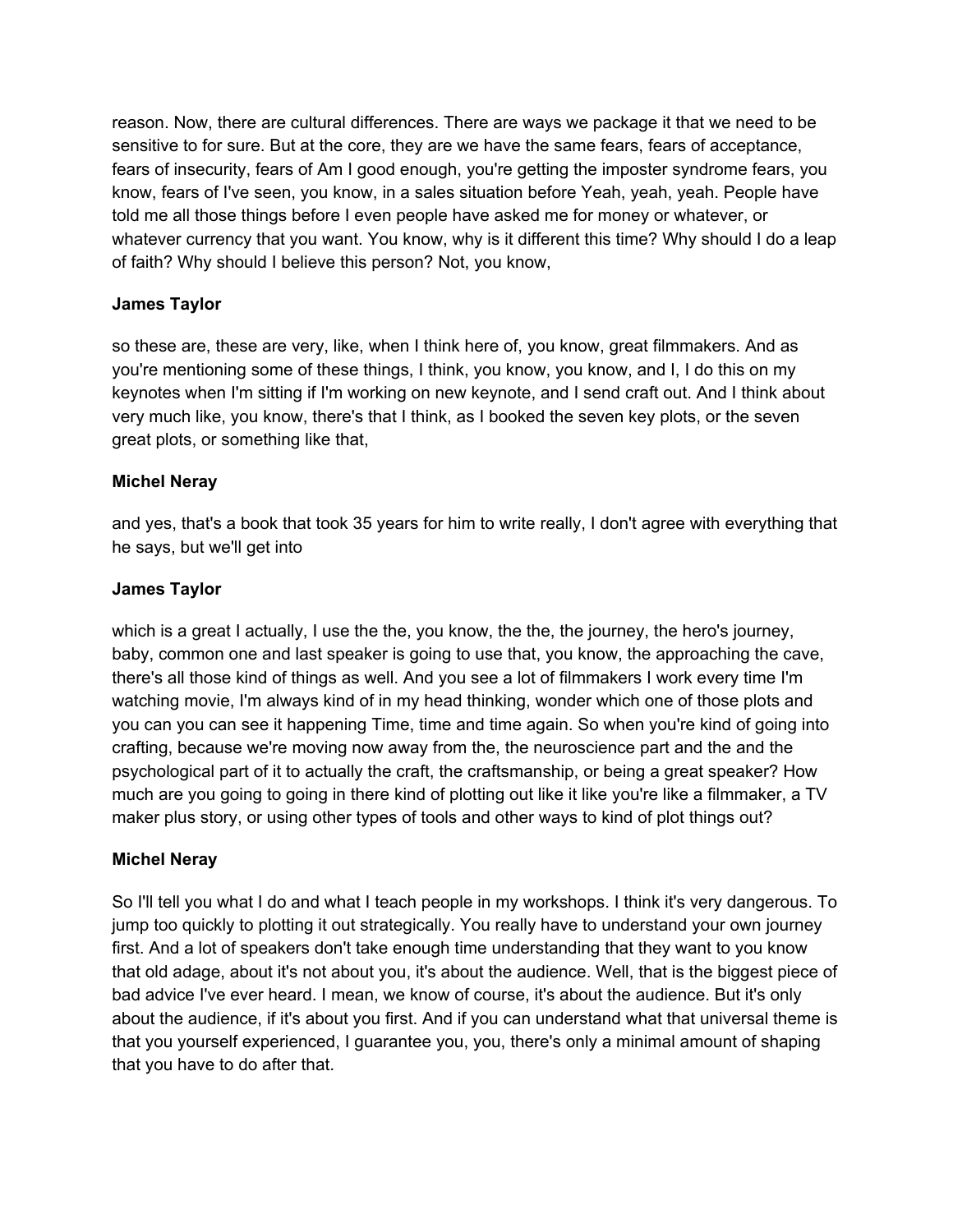And if that's very similar, one of the other summit guests we have is Frederick Heron. And he talks about that law, that idea of kind of sitting before you initially going and going and starting sketching things out, sitting a lot longer when he talks about his theme and you talk about some of these kind of universal themes, sitting with it. And he said once you once you connect with that thing, that theme, it you know, it doesn't quite write itself, but it's such a much cleaner, you know, more simplified, just feels a more natural process in terms of getting kind of getting out in the page or have you look to to kind of break out for your keynotes.

## **Michel Neray**

Yeah, and when you think about it, there aren't that many universal themes. You know, we're talking about fears and skepticisms and roadblocks and hurdles and things that hold us back in life or, you know, you talk about the hero's journey, I, I like to think of something that I learned from Kurt Vonnegut, Jr, one of my favorite authors, he talks about the man in the hole. You know, life is going great. Oh, he fell into a hole. Oh, my God. Now, how is he going to get out of it? Oh, he got out of it. Great. What's different? What did they learn about themselves, as what they need to learn about themselves to get out of the hole doesn't have to be about a man doesn't have to be about a hole. But that idea is, I think, inherent in every story, in every story, and even in all of the other six themes that you that in the in the sort of the seven, the seven types of stories, they're all that that that is a constant.

### James Taylor

So one of the things that man falls in the hole, humor, yeah. So that that's an opportunity for humans. So when when I know when in your trainings and workshops, you talk a lot about the role of humor. And with Mondays, it's, it's a marriage of humor and as an as an inspirational speaker. So talking about what was your take in terms of the role of humor for speakers how, you know,

### **Michel Neray**

humor, first, physiologically, let's just do this. And this maps back to neuroscience, and NLP and all of those other wonderful things. But just laughing, makes people feel good about themselves. And if they feel good about themselves, they'll feel good about you that builds rapport. If you're able to poke fun, preferably at yourself, not not at the art, but just that humor allows you to broach sensitive subjects. Humor allowed, but but way more than that way my humor provides that entertainment. Even right, we talk about movies and scripts, or even the darkest drama has moments of humor. Yeah, you can't take your audience down the path of a pit and just leave them there. They need literally what's called comic relief. Yeah, they and but humor goes beyond that. Humor humor signals to the audit. Remember, you asked me? Are there times that I would not share a story? Well, yeah, if you can't see the humor in your own story, I'll back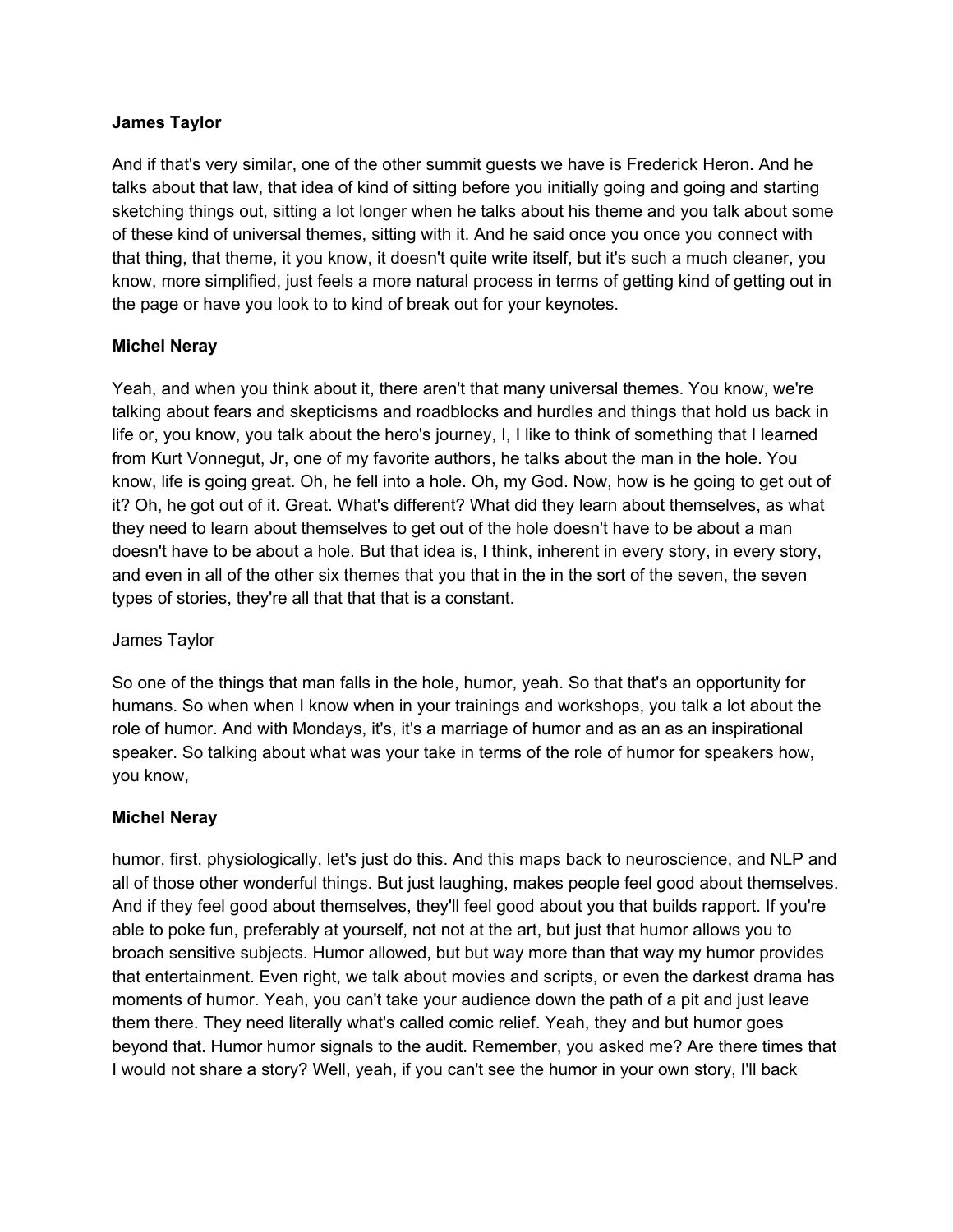guarantee. I was about to say bettan guaranteed marriage together Well, that didn't work. But I was I can guarantee I can guarantee that you're not past your own story.

## **James Taylor**

You haven't, you haven't come through the other end in order to come through

## **Michel Neray**

the other end. And so being able to do that signals to the audience, that you're past it so it decreases the burden that they have in watching you and listening to you said oh my god, they're, this feels awful. And this, this, you know, that I, I under You know what, leave, don't leave them there. Let them let them know that it's going to be okay. And and if you lighten it up at the beginning of the story, before you take them down this deep dark hole, it tells them that the ending is going to be okay. There's something for me to learn so

## **James Taylor**

to this so what about if you know your viewers listeners just now then maybe speaking, coming into the world of speaking something to do the first speaking gig, maybe they'll be speaking for a while. And humor just isn't isn't a part. I mean, I know for myself, I can go into speaking and speaking with my wife, one point said is that we should not don't put jokes because I'm actually not a fan of jokes. But But in that in speeches, but she said you just need to have this needs to be a lightness, more of a lightness, more of a humor. And so I kind of worked on on some on some things on that. So for someone that's listening or watching to this just now, how can they start? If they've got a pre dry talk at the moment? How can they start to add that kind of salt and pepper that spice in there with with humor?

# **Michel Neray**

Well, it It sounds simple. It's not easy. It? I'll just say that. Unless you're a professional humor writer. We tend to think that Oh, I'm not funny. I don't know how to write jokes, or I may have I mean, I don't know how to tell jokes. And I will challenge everyone who says that. And the challenge is really simple. Have you heard something today? That made you laugh? Smile or grin? Yes, absolutely. Yeah. Okay, so good. We know you have a sense of humor. Thank you. You know, you know what you find funny? Cool. That's a start. Now, have you said something in the last 24 hours that made somebody else smile? grin or laugh? Yes, absolutely. Oh, really? Well, James, we're on a good, we're on a roll here. I mean, oh, no laughing is not allowed. You're not allowed. So this is what I'm talking about. We're not talking like, first tap into your own sense of humor. Note start to become more aware of when you laugh, because of what somebody else said. Or when you make somebody else laugh because something you said, Make a note of when like, and this takes a lot of practice, because you need to be present to your talk on stage, you need to be here a lot. You know, a lot of beginning speakers, they don't have that presence, that confidence on stage, but you get there and start to listen for the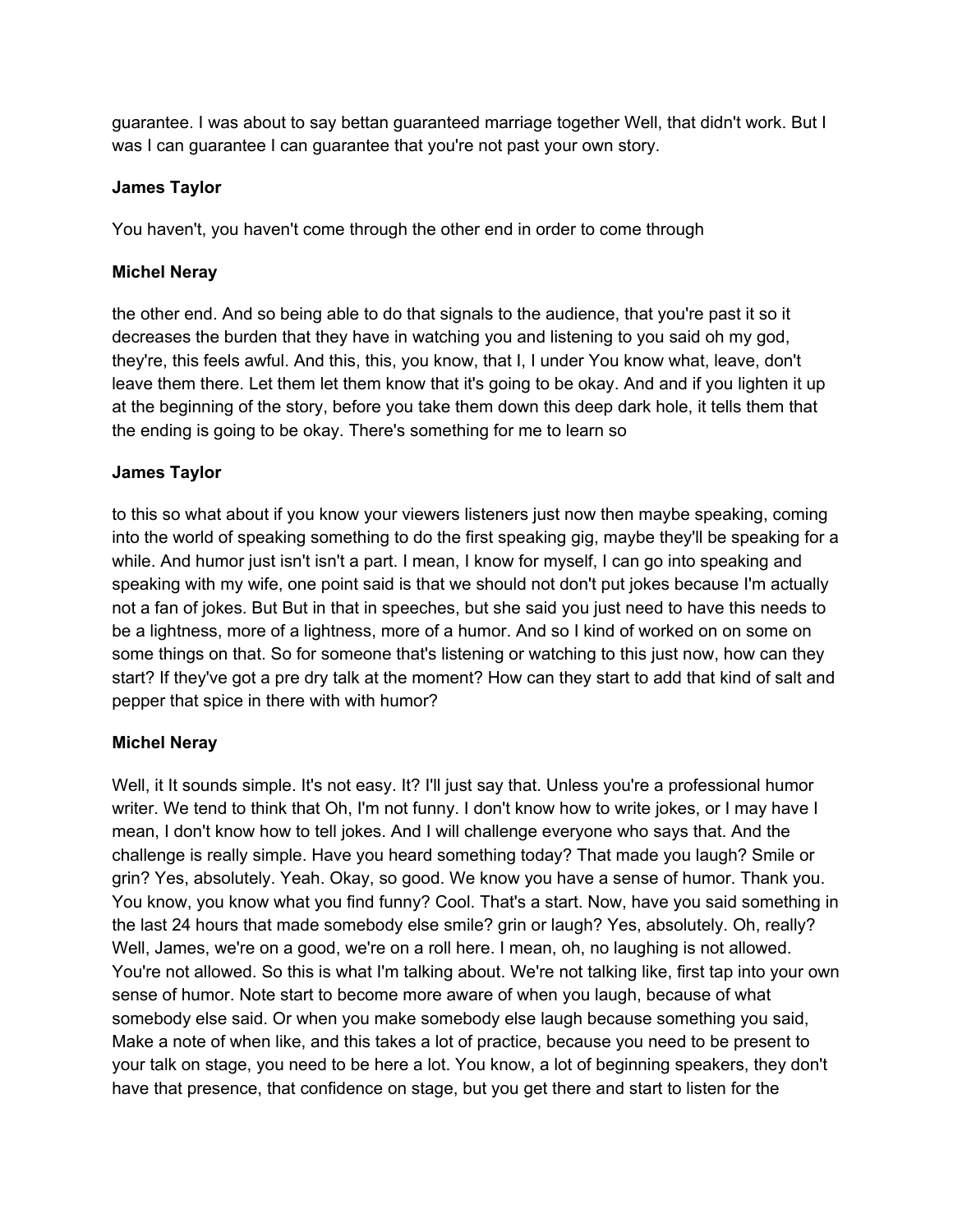audience reaction. And when they laugh. Oh, what did I just say there? Maybe I could try it again. And to actually say it deliberately? Or have you pulled up what I call cultivated humor mindset? Yes, it requires you to be a little bit irreverent, and maybe stick your foot in your mouth every once in a while, but it's worth the risk. You'll learn to ride that edge. Very carefully, you'll learn to ride that edge. But you have to develop a little bit more confident in going there.

# **James Taylor**

Yeah, I think I think that was for me, that was a big, that was a big change where I got very comfortable with like, when the very first keynotes I worked on. And I was doing I remember doing this one particular keynote 10 times one particular month, or giving this keynote one time, and probably by the time by the sixth time. And it was kind of there wasn't really any kind of humor or anything. And at that point, I kind of went, actually, I now feel comfortable enough in the material. And in terms of the things I kind of want to have the core the pillars of what I want to become. Now I want to start improvising. Now, when I start doing improv, I want to start taking things from the room. I want to those conversations that you have with people before you go up on stage. You know, are they taking those things, too, obviously topical stuff that happens as well. You mentioned that something that happened to you, I think it was where you're speaking and the calendar comes up. Invariably, you know us things will happen using it. And it's having that. And I see obviously great comedians, I see it with great entertainers of any of any sort and great speakers. They had their neck competent, and they're comfortable enough with the material that they're doing, that they they have that slightness suffered that agility, and maybe it's the best is the best word I can think of for it just now as well. And also with with no

# **Michel Neray**

danger with with memorizing you rely on exactly what you're memorized. First of all, you'll write it probably poorly, because you'll write the way you read not the way you speak. So you have to make some adjustments. And so I show people how to do that. But yeah, you're absolutely right.

# **James Taylor**

So one of the things I noticed when the very first we go on and on your website, when the very first things I noticed right at the top on the wire you see us I think it's US visa and European citizenship, right? Yes, I thought very, very clear. And that was interesting. I haven't seen too many speakers can do that. And really kind of point out like that. So told me what was the thinking behind that? Well,

# **Michel Neray**

I like to travel. So I want to make it real clear to event planners and you know people in a position to book me for conferences, that it's not going to be a risk to bring the over. I want to lessen the risk for them. I'm available. That's where my mindset is. And, and, and and it's, yeah, you can book me with confidence, you're not going to be caught up with paperwork. So I think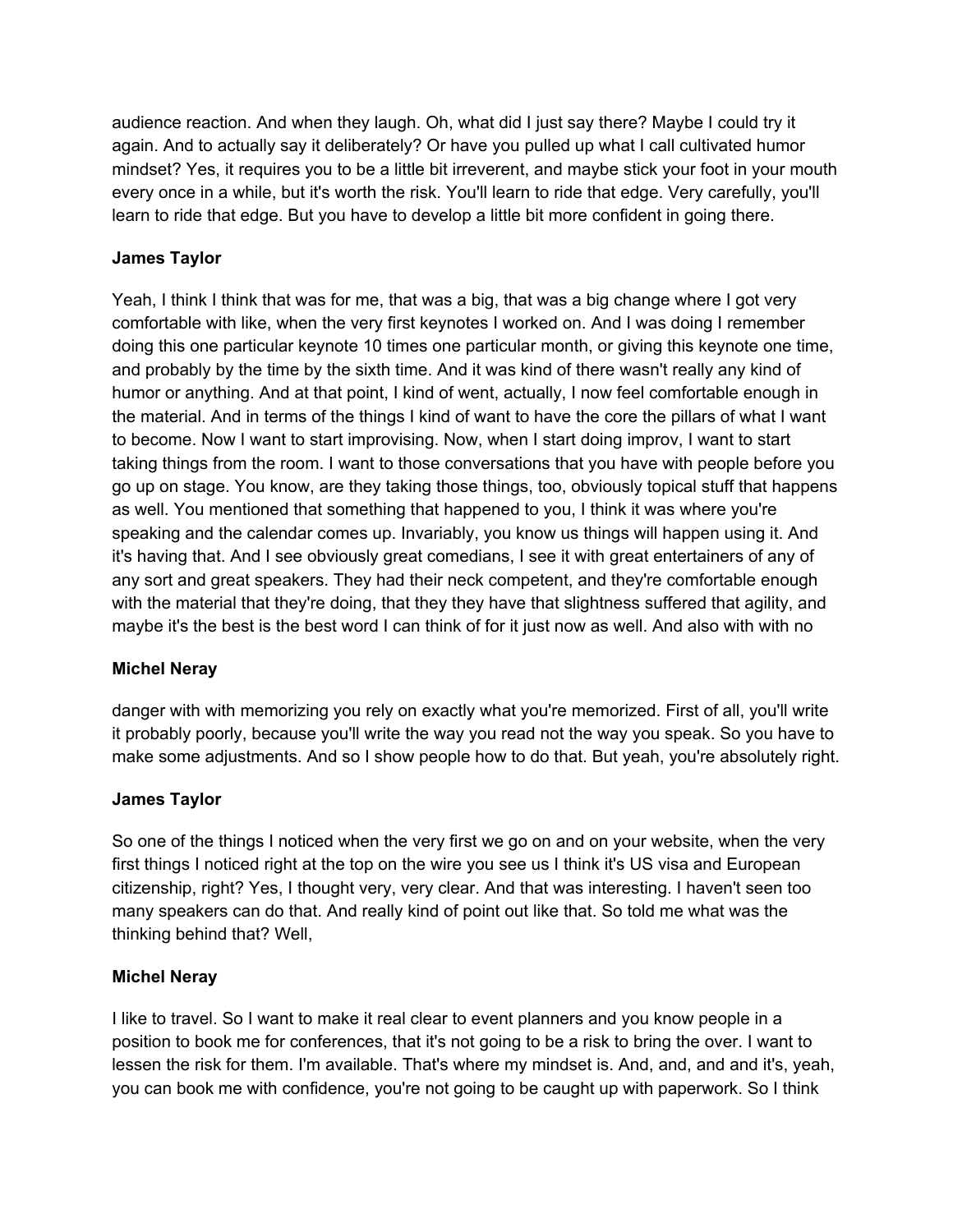it's very, very important. Like it's, it's any kind of sale, you always want to lessen the risk for the purchaser to make it easy to buy.

## **James Taylor**

Yeah, I always I always think of in my head, I'm thinking of that event planner. And I'm thinking the job is writing on putting a great event together because they have a boss who you know, and they have their customers. And they want that those people coming up saying, you know, James Taylor was a great choice. You know, Michelle Marais was a great choice that, you know, that's, that's, that's them and they can have that the idea of de risking is a very good thing in their book. So but you by having that, it just I mean, it's quite a small thing, but I think it's actually quite quite a powerful thing as well.

## **Michel Neray**

Yeah, and it also shows that this is my I'm, I'm a world speaker. Yeah. You know, I don't speak in my local community, once a month. And that's it, you know, that's, this is my perspective. So yeah, and my

# **James Taylor**

platform. So what can, as we kind of start to kind of round up here, let's talk about some things that that speakers can be doing now to, to really help them with that, that kind of storytelling that you were talking about there, and also really to be speaking more, more globally. And this event is all about speaking internationally speaking globally, taking your message out to all the far flung corners of the of the globe as well, what are some things that people can take away just now.

### **Michel Neray**

So first of all, I would suggest, I mean, if you're not convinced, to incorporate more storytelling into your presentations, regardless of whether you're a trainer, facilitator, or keynote speaker, so a lot, a lot of times people think that oh, I need to pack my presentation, especially if they come from the training world, I need to pack my presentation with tons and tons of value in content. And I would challenge that, because they're not going to remember when they leave. So if you're not convinced yet, in the power of storytelling, not just any storytelling, but what I call purposeful storytelling, then you can skip this session. Hopefully, you understand that you want to get better at it. But people have a hard time. So stories, it's, it's become a big word. So I say scrap the word story, replace it with the word example. When you have a point, can you give me an example? Can you give me an example of how you came up with that? Can you give me an example of when you saw whatever that point is in action, in your own life, or maybe somebody else who's cool, it's just an example. I use that for testimonials. I use that for case studies. In the end, the structure of a proper case study is the same as a Hollywood movie.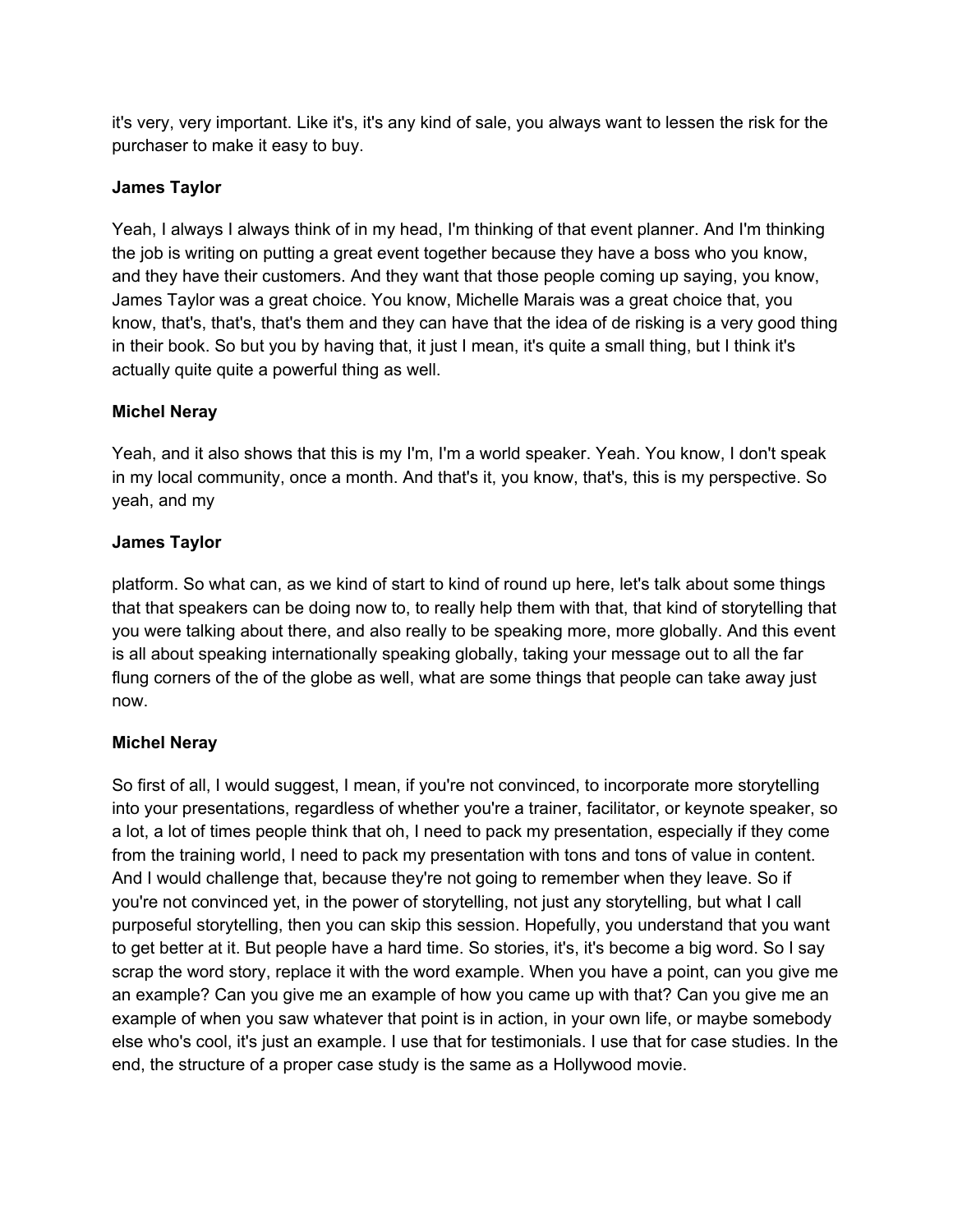And on that point on that, you know, this idea of exactly like de can, it's just like, okay, no big story thinking exactly. No examples, it just kind of, like kind of relax into a little bit more. I know that many speakers we've had on here. They're kind of professional story collectors, their antenna is always up for like, oh, like, Oh, that's I'm gonna write that one that, Oh, I'm gonna, you know, Evernote, I'm going to click that one. Oh, that's, you know, that they can have that their mind is always very alert potential stories that they could potentially integrate into keynotes or use one of the things.

### **Michel Neray**

Yeah, and and so once you start getting into the habit of thinking example, rather than big story, you'll start, it doesn't have to be a big, huge, heavy story all the time. Yeah, it could be a quick exam, it could be a three second example, that really shares us that shares a bit of a story. It's fine. So exactly right. And once you started tuning your mind to example, you'll start to own that's an example of that. That's an example of that, and you'll become a story collector. Absolutely. So that's number one. Number two, is don't be afraid to, to show your vulnerability and authenticity. And I know those are big words that you hear them all the time. I'll just show you a quick story about this. One of the best speakers I've ever heard, and he's a friend of mine. And he came to me on Mondays. He speaks to rooms full of CEOs, like always about the seriousness of sales process, spoke at mo Mondays, and I challenged him I said, Adrian, share a story you've never shared before. And he he said, okay, and to his credit, he dug deep. And he shared a story about how we left home, when and left high school in his teens. First night sleeping under a stairwell, he said, You know, I was always afraid of sharing that story because it's it and then he fell in with the wrong crowd and had trouble making ends meet. But don't worry, there's a good ending, went back to school aced his class and making millions in sales and later, but after he shared that story at mo Monday's he started incorporating it into his professional engagements. And he said, Michelle, if there's one time during my entire keynote, where you can hear a pin drop. It's where I share that story. And I realized now that's the story that gives me the credibility for doing what I'm doing now. so incredibly powerful. So number two, you asked for number two. Yeah, don't be afraid to show your mistakes show where you learned your lesson. And the third thing I just want to live leave people with is not only the fourth thing would be put your, your sights on international and worldview. But the third thing is, is really elevate your your talk from a verbal performance to a whole body performance, forget, technique, forget, you know, gesture comment or gesture point, just forget all of that stuff. But just get into, forget that the audience is there. So forget anybody ever said, it's not about you, it's about the audience. Get into your own headspace. Learn who you are, learn, get in touch with your own state. And you will naturally elevate your performance to what I call a whole body performance. I'll leave it there.

#### **James Taylor**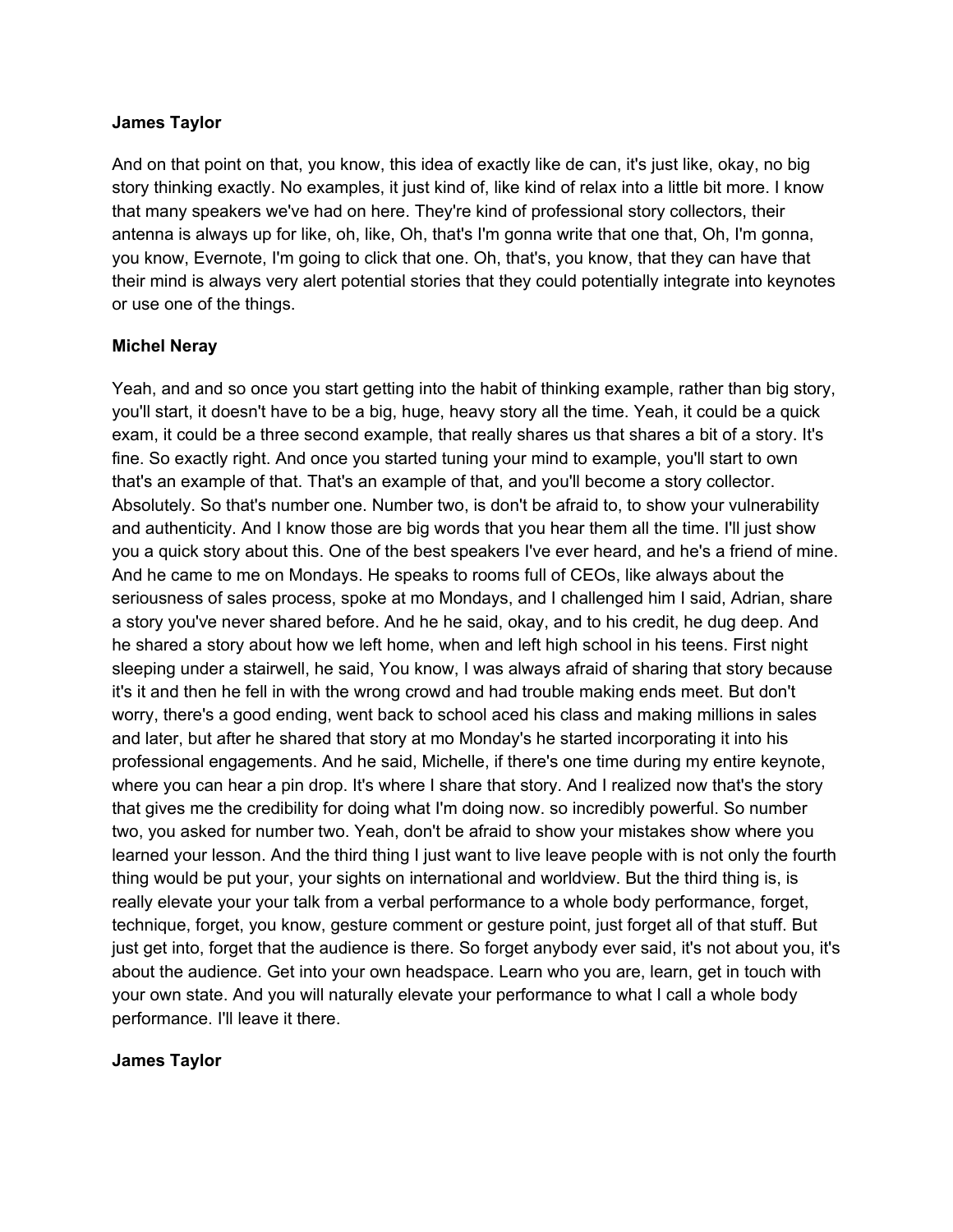And it's great. I mean, I think that's what we see some of the great stage act as opposed to film actors do as well, they then have it that that place that they're on. And I think one of the I, I saw it recently with, its with an actor, do something and he made that huge RAM is a big theater, he made it feel like it was just you and him in, you know, relaying this story, this this, this example. And he was doing it with this, not just with the speaking but as you said, with his physicality and and bigger movements, smaller movements in terms of placing and things as well, it was a real crafts, you know, there was a craft in that as well. But as you say, when you get started, just you know, try it and try things don't get overly kind of caught up in the, in the mind too much.

## **Michel Neray**

Don't get caught up in technique. Yeah, just be aware of who you are, you know, some of the most powerful, for example. And then and then, you know, we can go on all day about this. But for example, we're taught to, you know, lock guys with it with the audience, and, you know, really engage the audience that way. But you know, what the most powerful moments is when I'm not looking at the audience, and I'm looking over here and the audience is engaged in what I'm doing right now. That's the most powerful, so we use them judiciously. Of course, that's where the craft come in, but first know what it feels like.

## **James Taylor**

So just to finish up in my head, what's in your as you're heading out to your next speaking, speaking gig, what is in your speaker bag, what you carry with you is always with you, you make sure it's in that bag, so you can try it and test it things.

### **Michel Neray**

Well, are you talking about physically or metaphorically,

# **James Taylor**

physically,

### **Michel Neray**

so well, physically as as little as possible? I don't use PowerPoint or Keynote, anything, any of the less technology, the better. I don't want to rely on any of those things I want, I want the audience to be focused on me not the screen that's at the back. Technology, no matter I don't even use, you know, at mo Mondays, we don't typically use even a wireless microphone because the battery batteries could go dead. You know, use a wired microphone, learn how to use it. It takes practice. But I so when you ask me what's in my kitbag as little as possible, I want to know who I'm speaking to. So this is where metaphorically what's in my kit bag. I really want to know who I'm speaking to. What are the key concerns that they have, especially the key